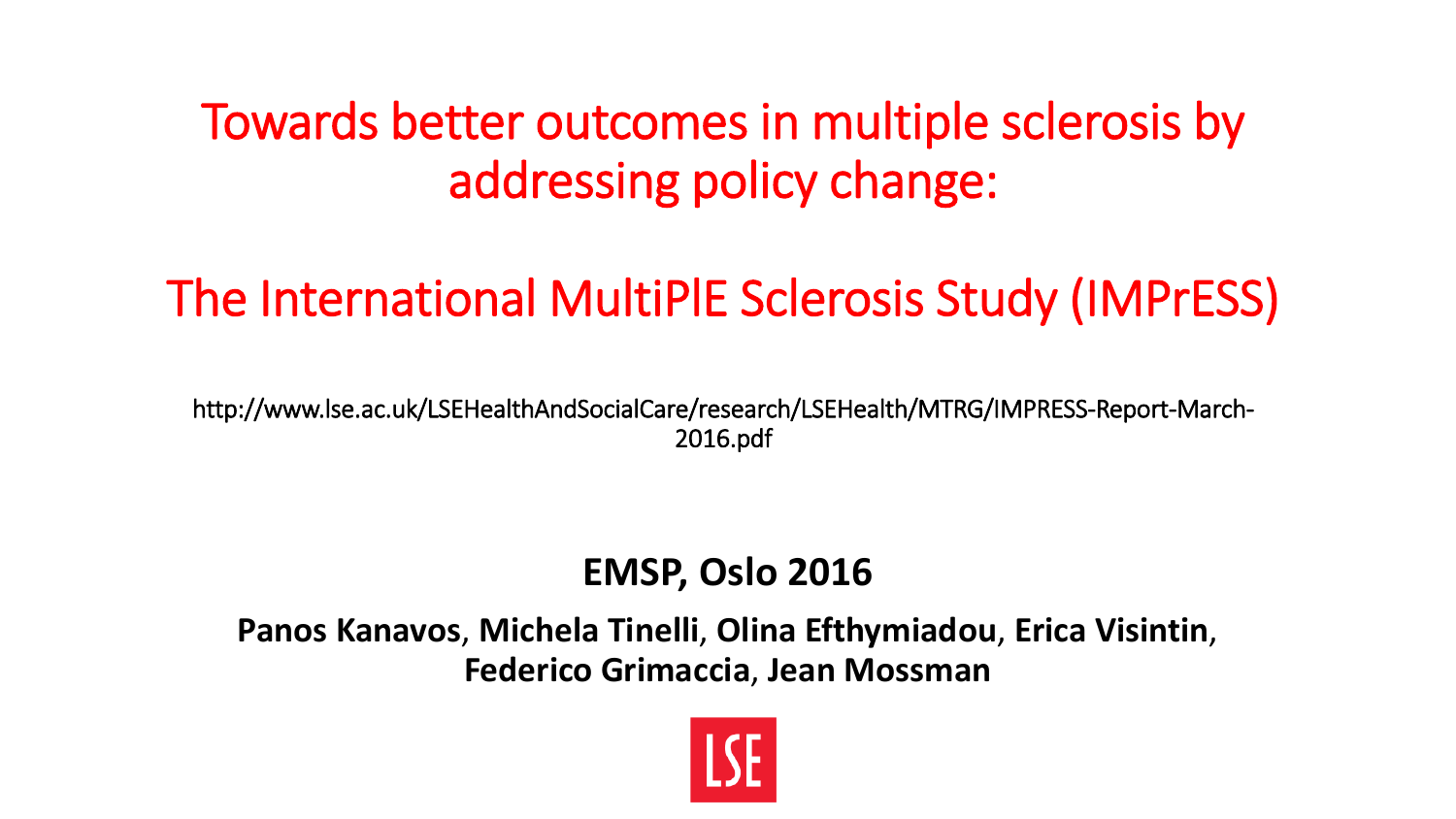## Purpose of study

- **Provide the evidence for, and discuss, the merits of potential changes in how MS is managed**:
	- Use of better (and more accurate) diagnostic follow up to monitor disease progression
	- Earlier use of disease modifying treatments to achieve better outcomes for individuals
- **Assess the socio-economic and personal impact of such a policy change** compared to the current status

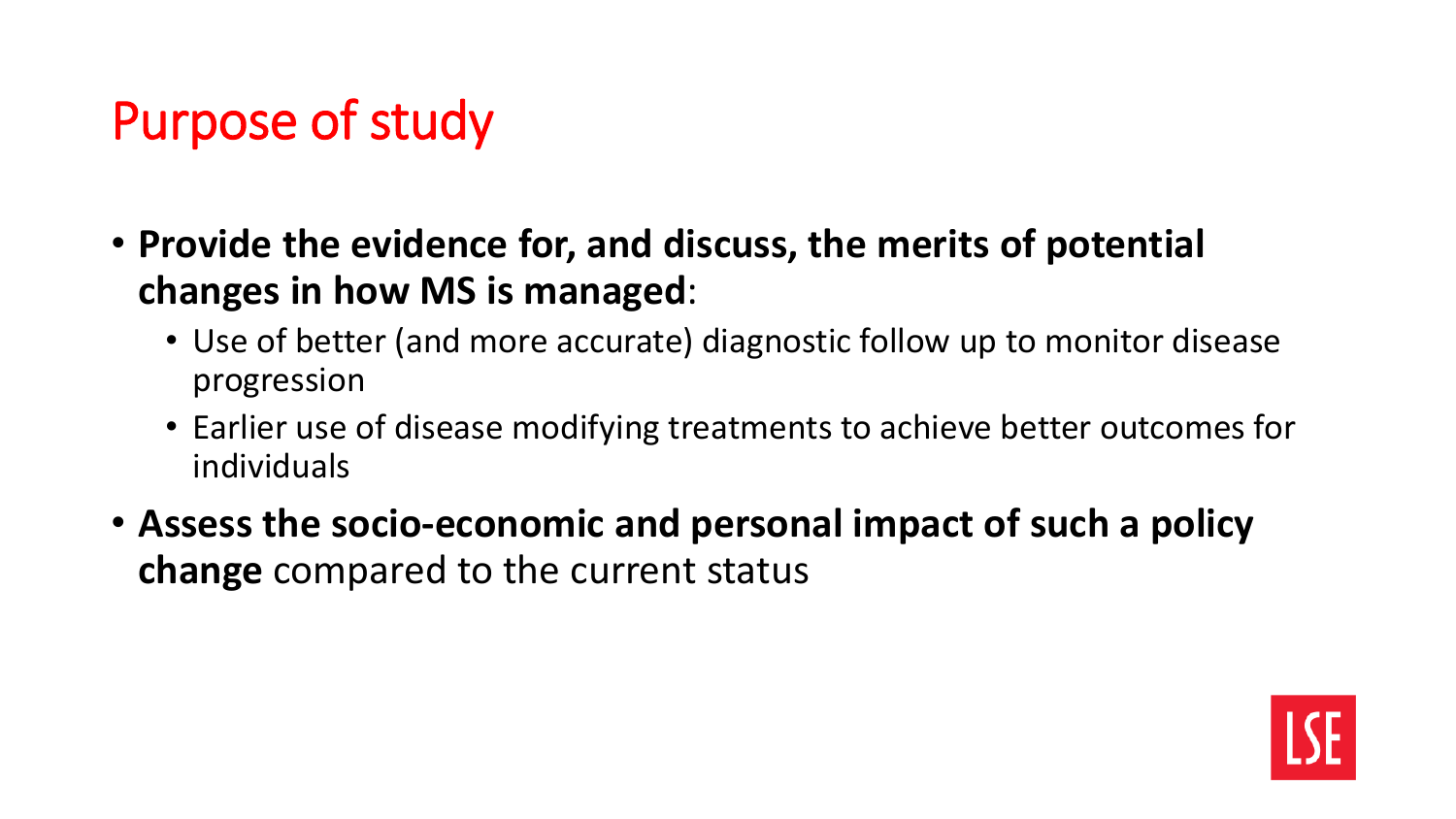## The IMPrESS (International-MultiPlE-Sclerosis-Study)

#### Online survey of 246 people with MS

- France 39%
- USA 29%
- Romania 18%
- UK 10%
- Germany 4%
- Differences between countries for:
	- Total cost
	- Direct medical costs
	- Indirect costs
	- Quality of life (measured by EQ-5D)
- RRMS 66%
- SPMS 11%
- PPMS 10%
- Unknown 13%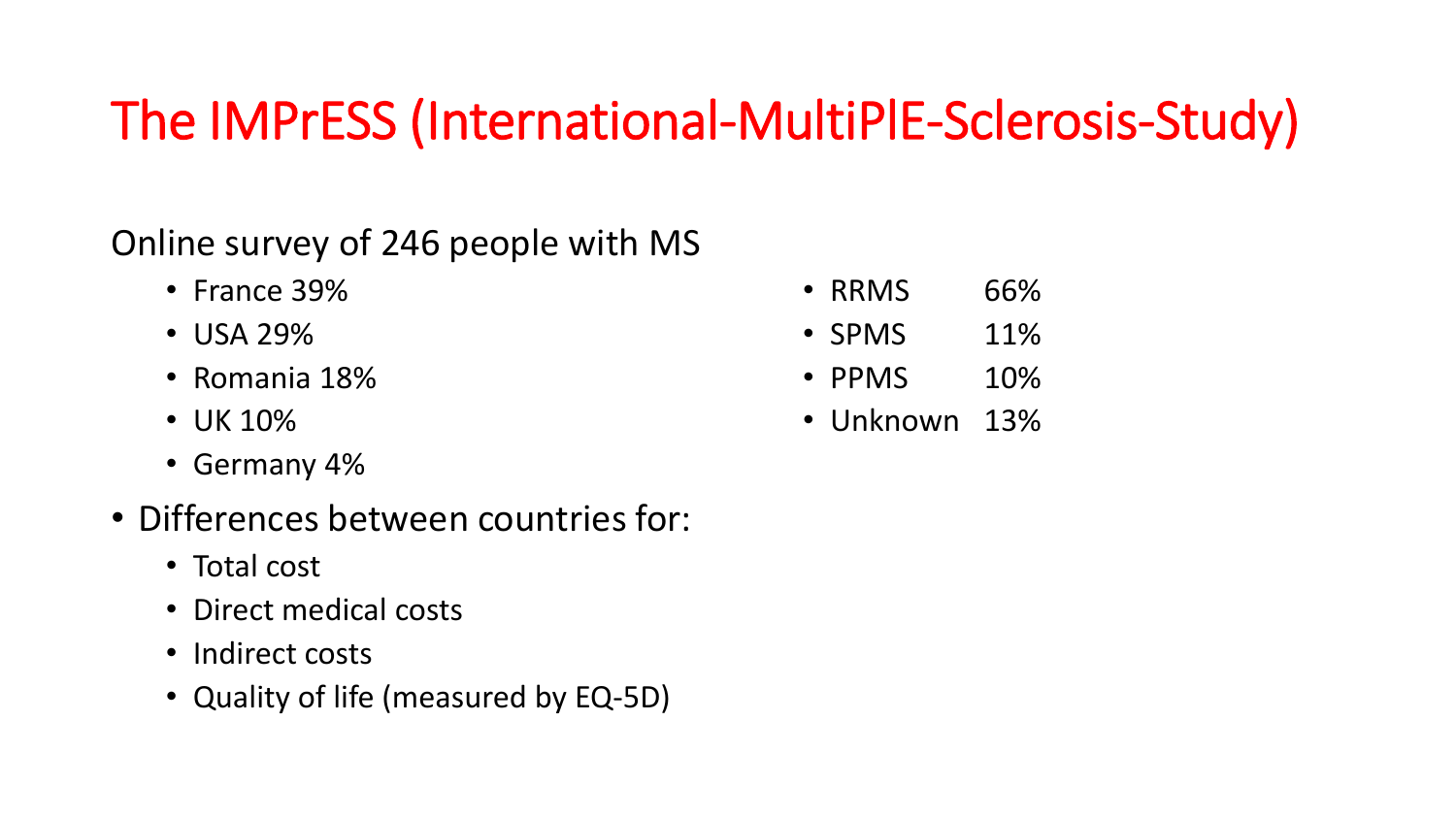## Reduction in quality of life





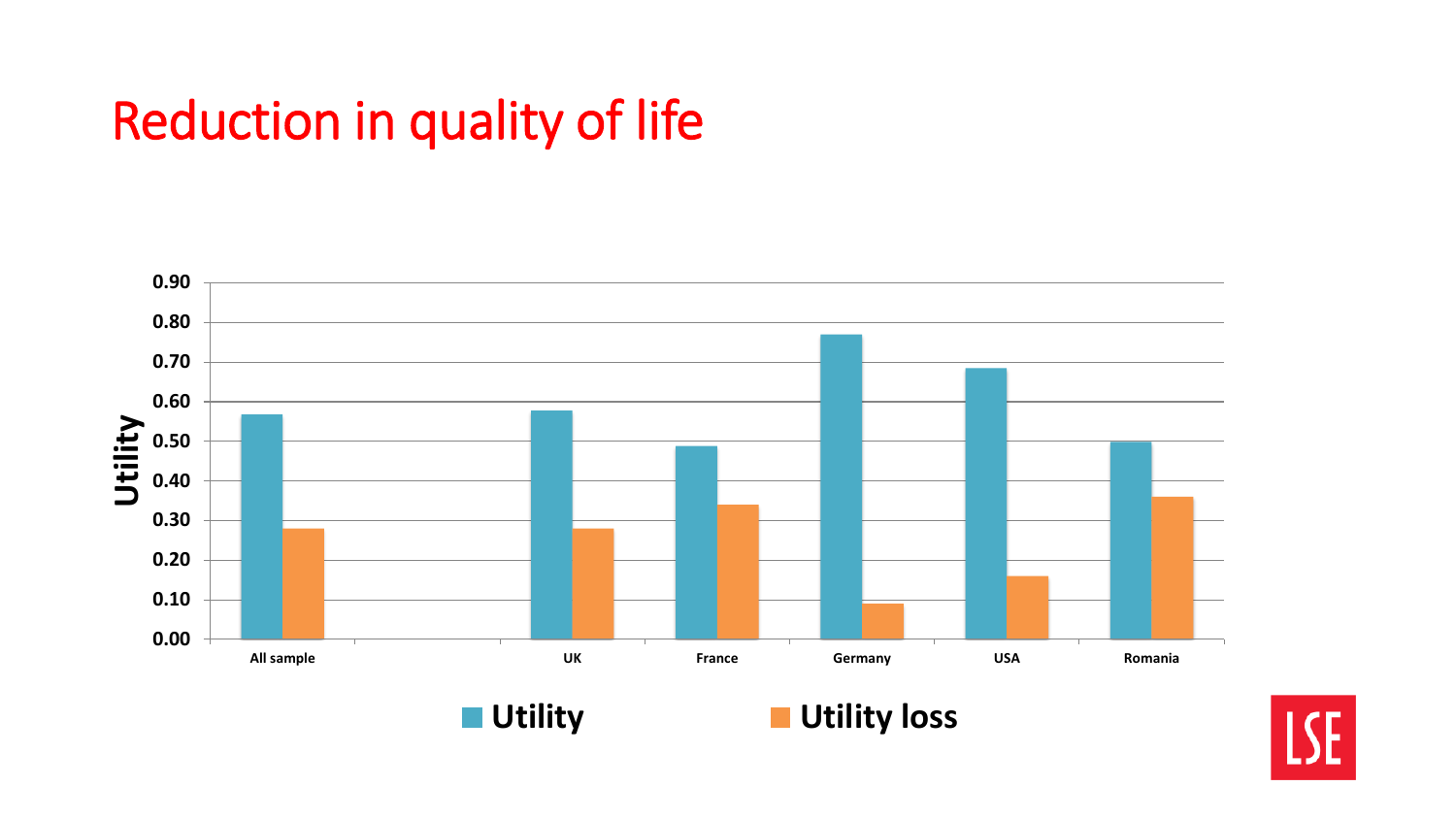# Health status: Aspects identified as having a big impact by PWMS

| <b>Fatigue and weakness</b>                                                                             | 54% |  |  |  |  |
|---------------------------------------------------------------------------------------------------------|-----|--|--|--|--|
| Mobility                                                                                                | 54% |  |  |  |  |
| <b>Balance problems and dizziness</b>                                                                   | 49% |  |  |  |  |
| Usual activities                                                                                        | 48% |  |  |  |  |
| Pain/discomfort                                                                                         | 42% |  |  |  |  |
| <b>Bladder problems</b>                                                                                 | 38% |  |  |  |  |
| These are the top six aspects that respondents believed a<br>new MS treatment should keep under control |     |  |  |  |  |

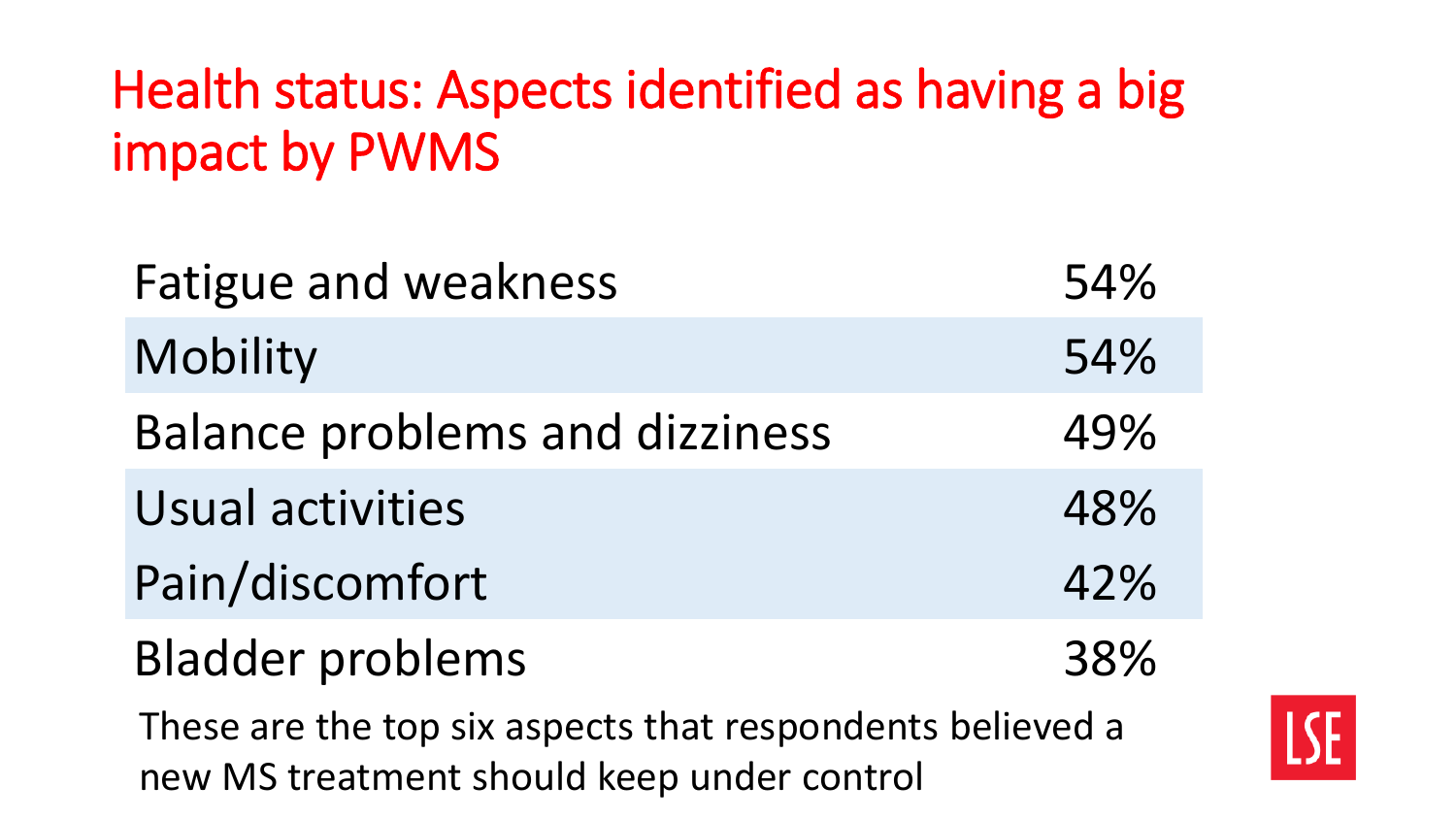# Choosing disease modifying treatments: the most important three attributes

| <b>What clinicians said</b> | <b>What clinicians said</b> | <b>What PWMS said</b> |  |  |
|-----------------------------|-----------------------------|-----------------------|--|--|
|                             | drove PWMS' decisions       |                       |  |  |
| <b>Effectiveness</b>        | <b>Effectiveness</b>        | Convenience (25%)     |  |  |
| Safety                      | Safety                      | Doctor's advice (19%) |  |  |
| Tolerability                | Tolerability                | Other* (19%)          |  |  |
|                             |                             | Tolerability (17%)    |  |  |
|                             |                             | Effectiveness (14%)   |  |  |

\* Side effects (i.e. safety), do not currently take/want to take any medicines

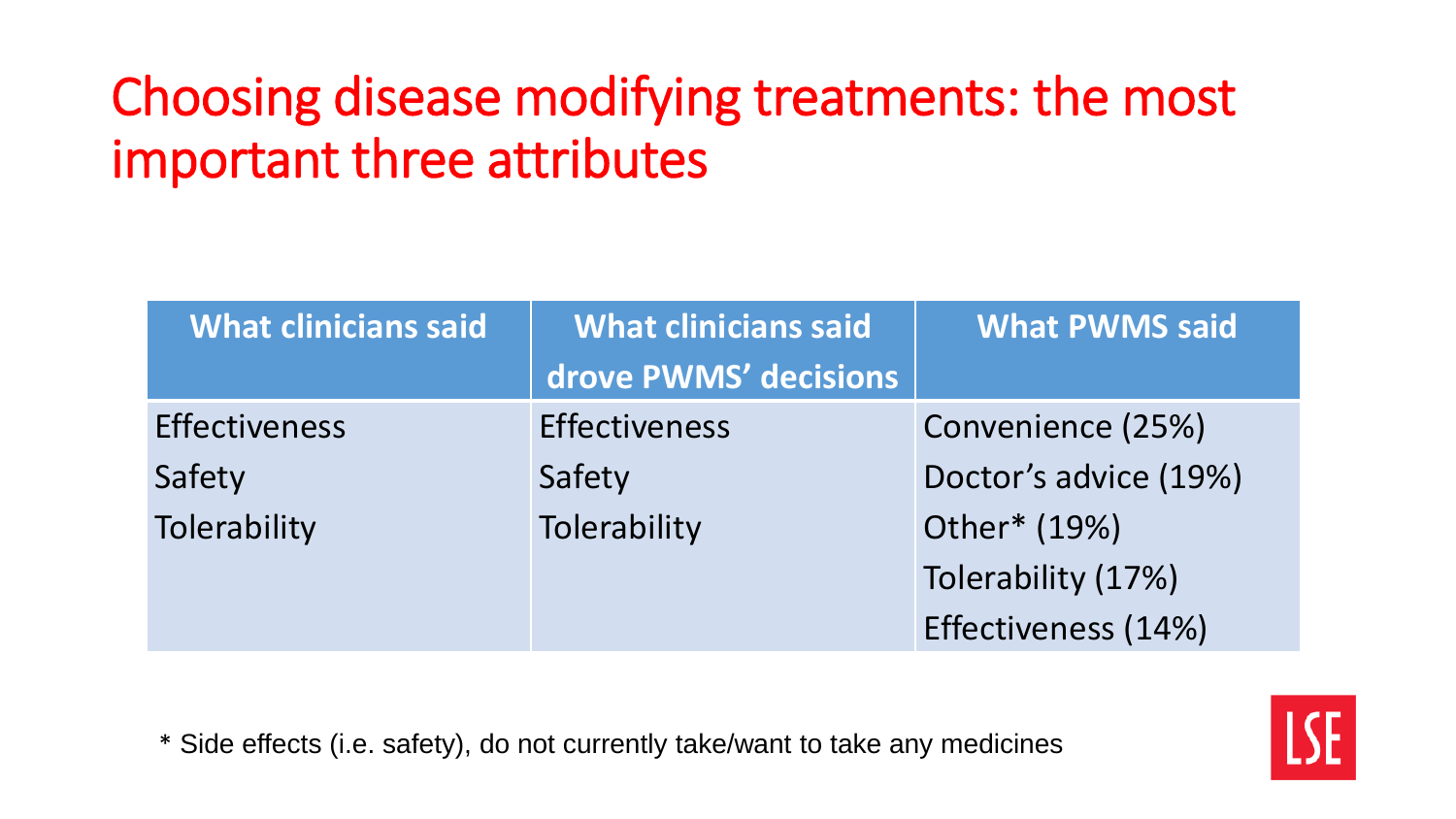#### Preferred source of information

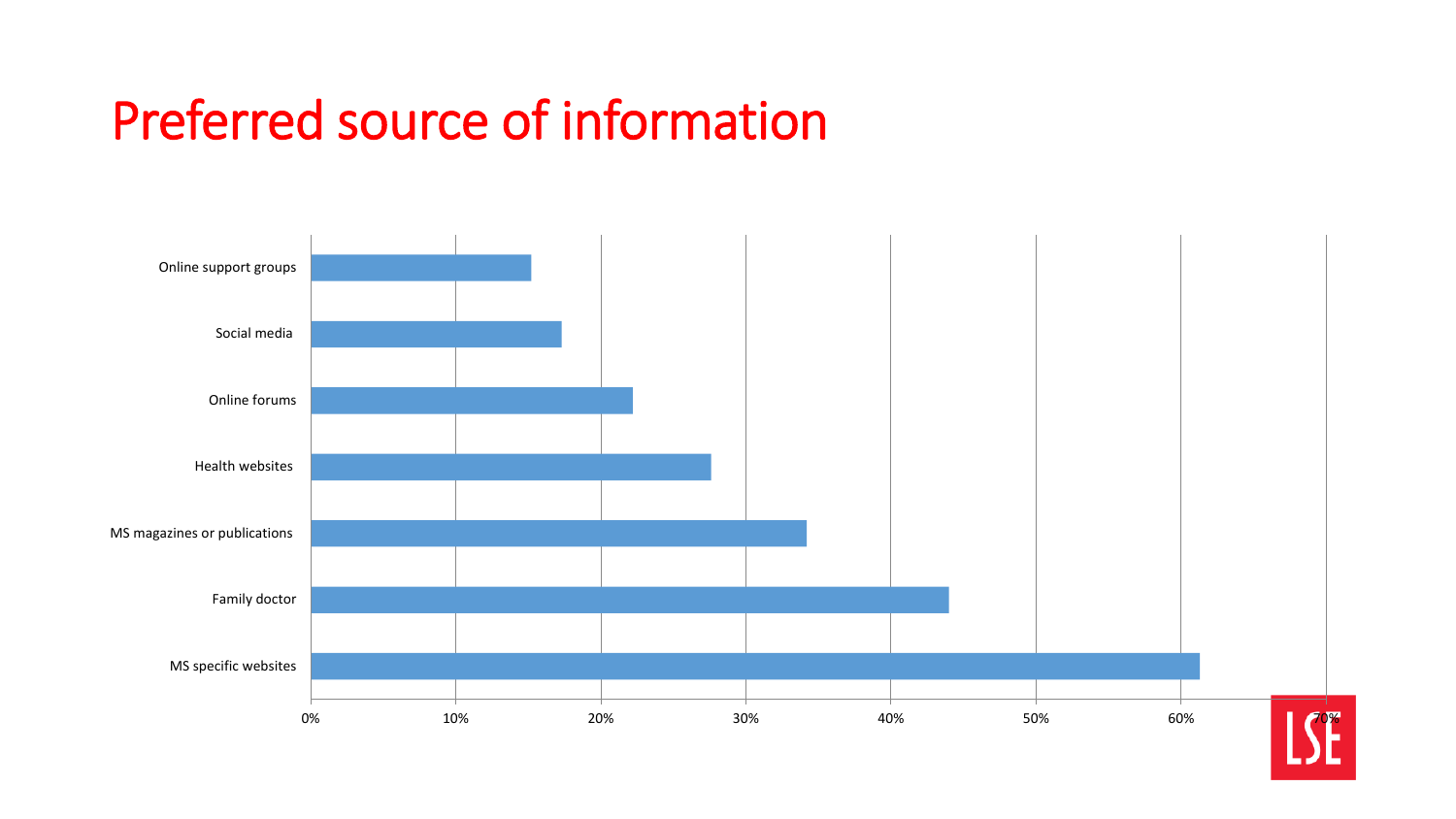## HTA Treatment recommendations for MS

| <b>Molecule</b>           | <b>Indication</b>               | <b>Evidence from HTA agencies</b> |              |              |                       |                           |                          |
|---------------------------|---------------------------------|-----------------------------------|--------------|--------------|-----------------------|---------------------------|--------------------------|
|                           |                                 | $NICE$ (UK)                       | TLV (Sweden) | HAS (France) | <b>SMC</b> (Scotland) | <b>IQWIG</b><br>(Germany) | <b>CADTH</b><br>(Canada) |
| <b>IFNB 1a IM</b>         | <b>RRMS</b>                     | <b>DNL</b>                        | <b>DNL</b>   | <b>LWC</b>   | <b>LWC</b>            | N/A                       | N/A                      |
| <b>Alemtuzumab</b>        | <b>Active RRMS</b>              | L                                 | L            | N/A          | L                     | N/A                       | <b>DNL</b>               |
| <b>IFNB 1a SC</b>         | <b>RRMS</b>                     | <b>DNL</b>                        | L            | <b>LWC</b>   | <b>DNL</b>            | N/A                       | <b>DNL</b>               |
| <b>IFNB 1b SC</b>         | <b>RRMS</b>                     | N/A                               | L            | <b>LWC</b>   | N/A                   | N/A                       | N/A                      |
| <b>Glatiramer acetate</b> | <b>RRMS</b>                     | <b>DNL</b>                        | N/A          | L            | N/A                   | N/A                       | N/A                      |
| Teriflunomide             | <b>RRMS</b>                     | <b>LWC</b>                        | L            | L            | <b>LWC</b>            | $\overline{A}$            | <b>DNL</b>               |
| <b>Dimethyl fumarate</b>  | <b>Active RRMS</b>              | <b>LWC</b>                        | <b>LWC</b>   | <b>LWC</b>   | L                     | $\overline{A}$            | N/A                      |
| <b>Fingolimod</b>         | <b>Highly active RRMS</b>       | <b>LWC</b>                        | L            | <b>LWC</b>   | <b>LWC</b>            | $\overline{A}$            | <b>LWC</b>               |
| Natalizumab               | Rapidly evolving<br>severe RRMS | L                                 | L            | <b>LWC</b>   | <b>DNL</b>            | N/A                       | <b>LWC</b>               |

**L**= Listed (accepted); **LWC**= Listed with criteria (restricted); **DNL**= Do not list (rejected); **A**= Assessed without decision. **N/A** = Not assessed for the indication

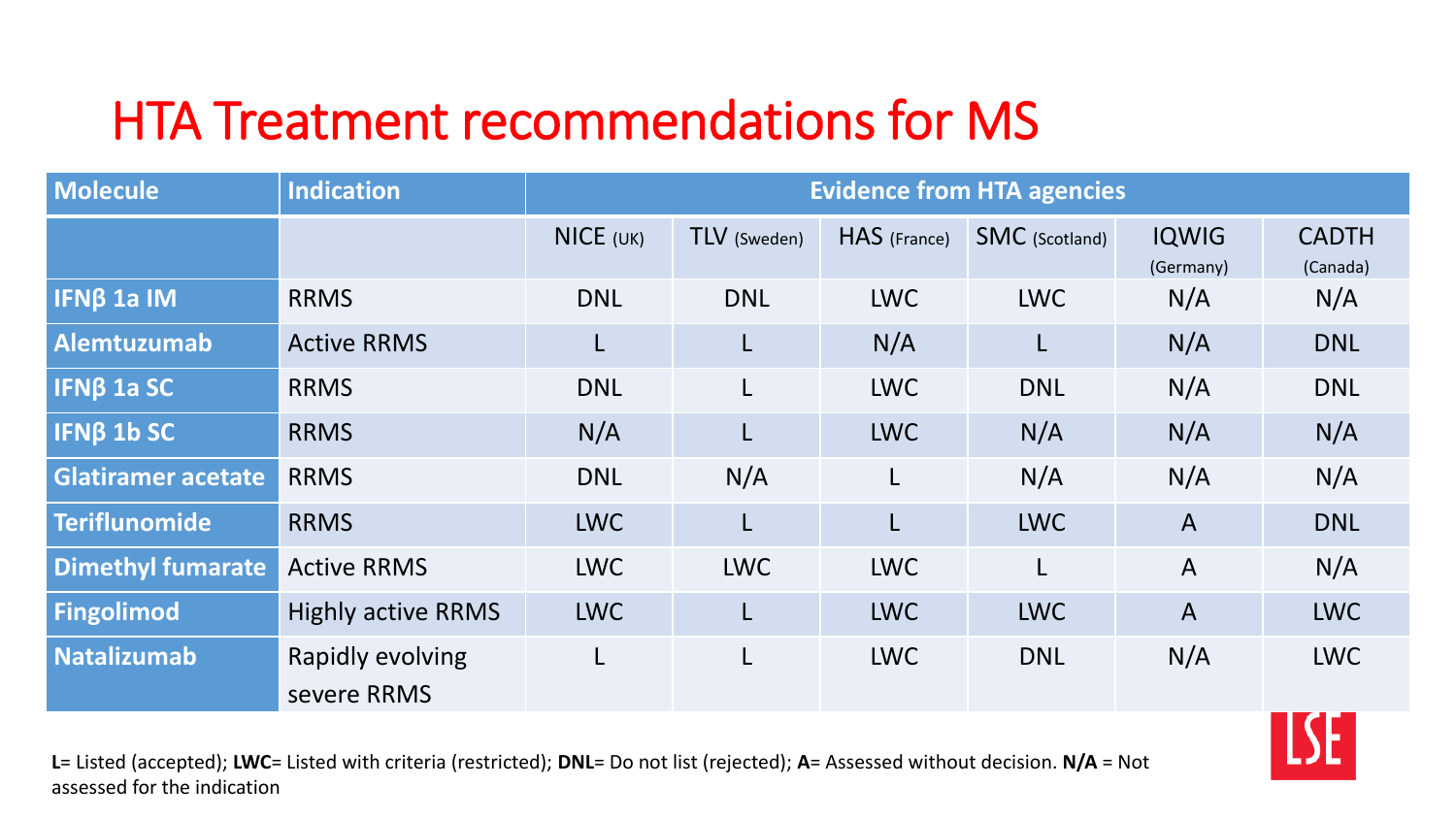# There is an urgent need to achieve better outcomes for PWMS

The evidence suggests that this is possible if policy makers address the following issues.

- **Diagnosis, treatment and management goals should be set to provide the best health outcome for every person with MS**
- **(Further) robust evidence should be generated and used in order to make appropriate decisions about care management in MS strategies**
- **Improve the responsiveness of health care systems to new evidence on MS**

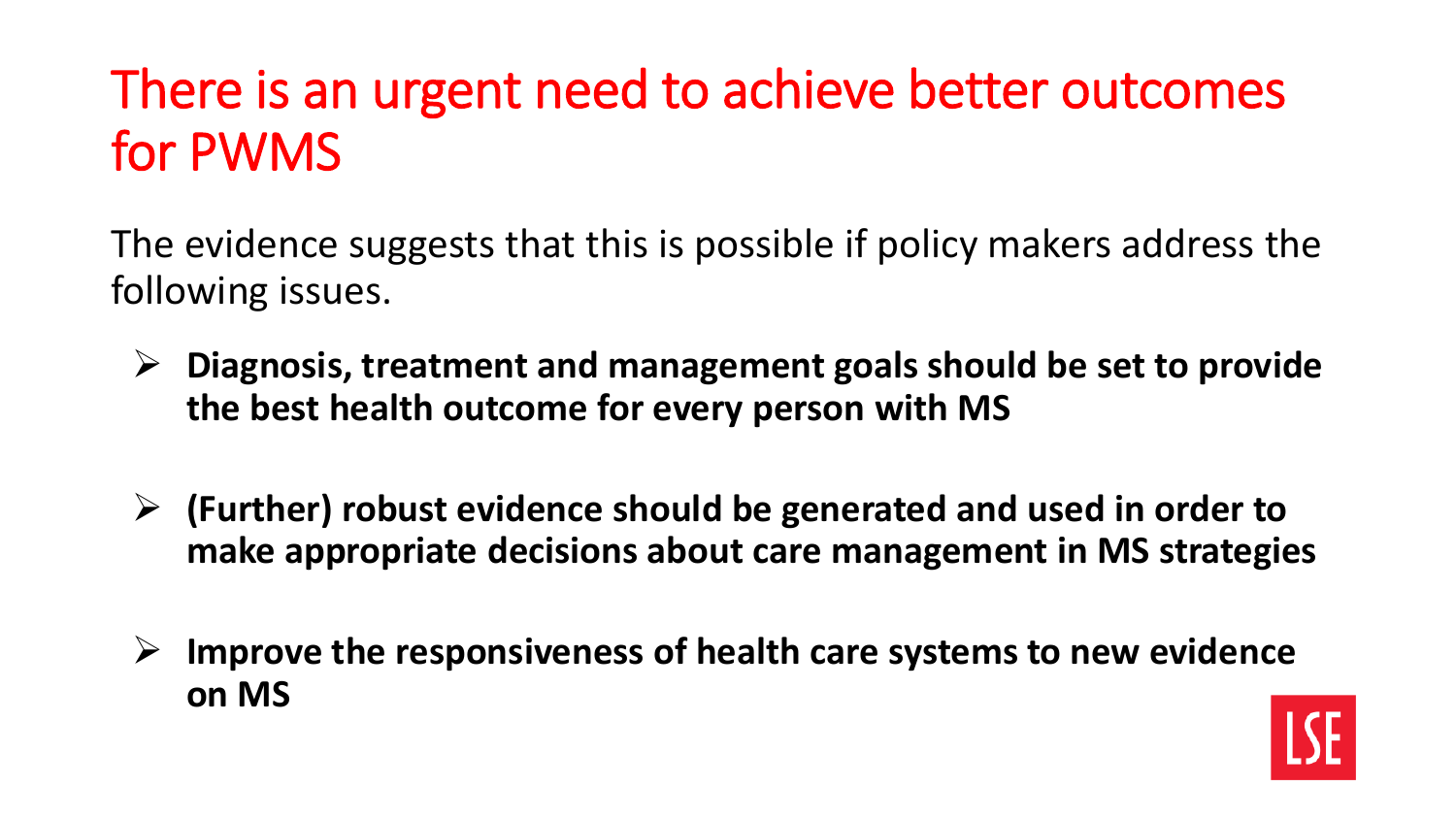#### Next steps

- Expand the number of countries and participants
- If you are interested in participating, contact: Michela Tinelli M.Tinelli@lse.ac.uk